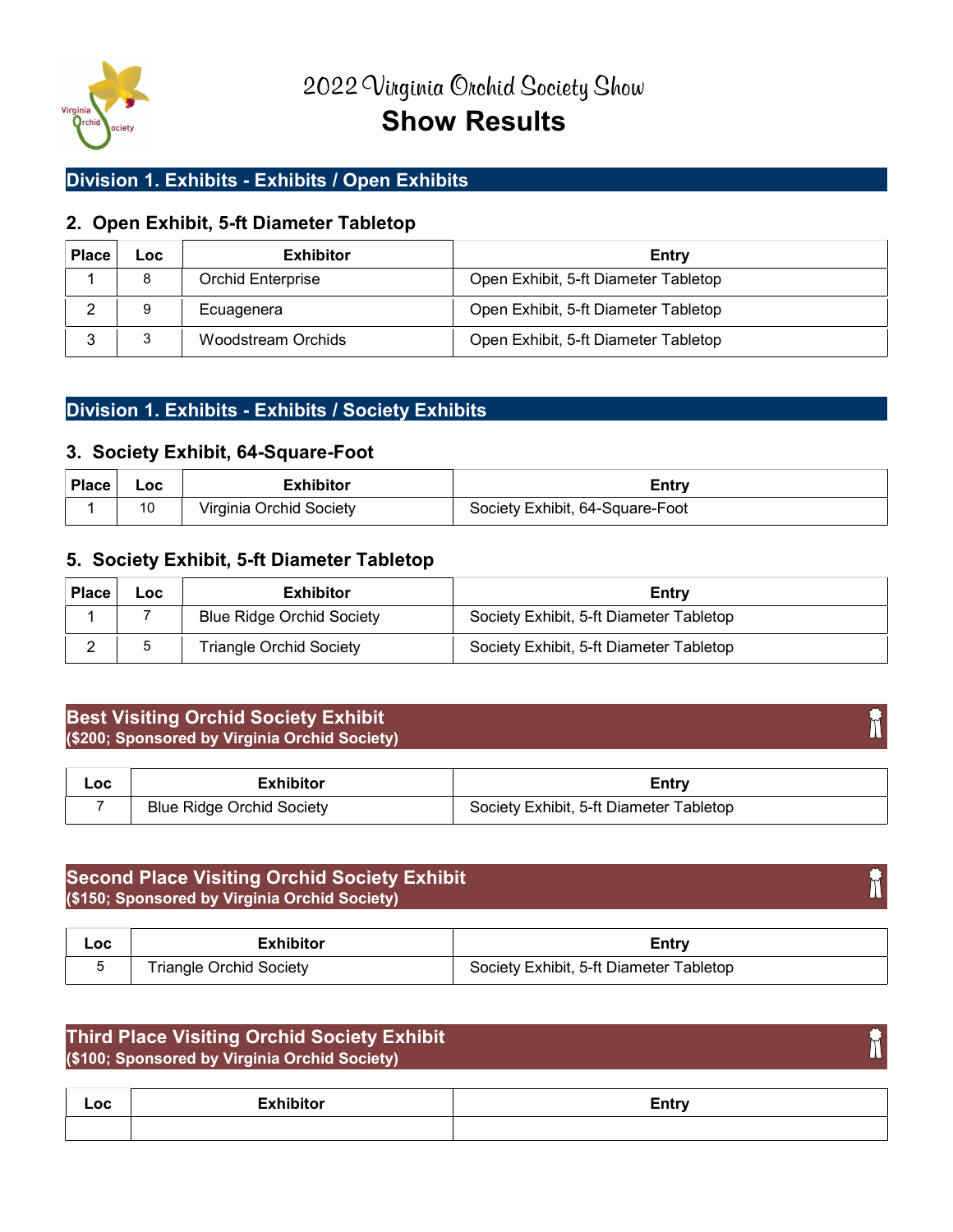

# Show Results

## Fourth Place Visiting Orchid Society Exhibit (\$50; Sponsored by Virginia Orchid Society)

| ᄂ୰ | ---<br><b>EUU</b> |
|----|-------------------|
|    |                   |

## Orchid Digest Show Trophy (Sponsored by Virginia Orchid Society)

| Loc | Exhibitor               | ∠ntrv                           |
|-----|-------------------------|---------------------------------|
| 10  | Virginia Orchid Society | Society Exhibit, 64-Square-Foot |

## Division 1. Exhibits - Exhibits / Educational Exhibits

## 9. Educational Exhibit

| <b>Place</b> | $\_OC$ | =vhihitar     | ∠ntry |
|--------------|--------|---------------|-------|
|              |        | Poklis<br>and | hibit |

## People's Choice Best Exhibit (Sponsored by Virginia Orchid Society)

| Loc | -waiters                              | .<br><b>EULL</b>                                       |
|-----|---------------------------------------|--------------------------------------------------------|
|     | $chodu$<br>. I\Mi∩k<br>∶nn<br>)rchids | .hibit<br>ableton.<br>. Iner<br>meter<br>) Iar<br>5.TT |

| <b>Best Exhibit in Show</b><br>(Sponsored by Virginia Orchid Society) |  |
|-----------------------------------------------------------------------|--|
|                                                                       |  |

| Loc | <b>Exhibitor</b>        | ∠ntrv                           |
|-----|-------------------------|---------------------------------|
| 10  | Virginia Orchid Society | Society Exhibit, 64-Square-Foot |

# h

T

 $\hat{\mathbf{h}}$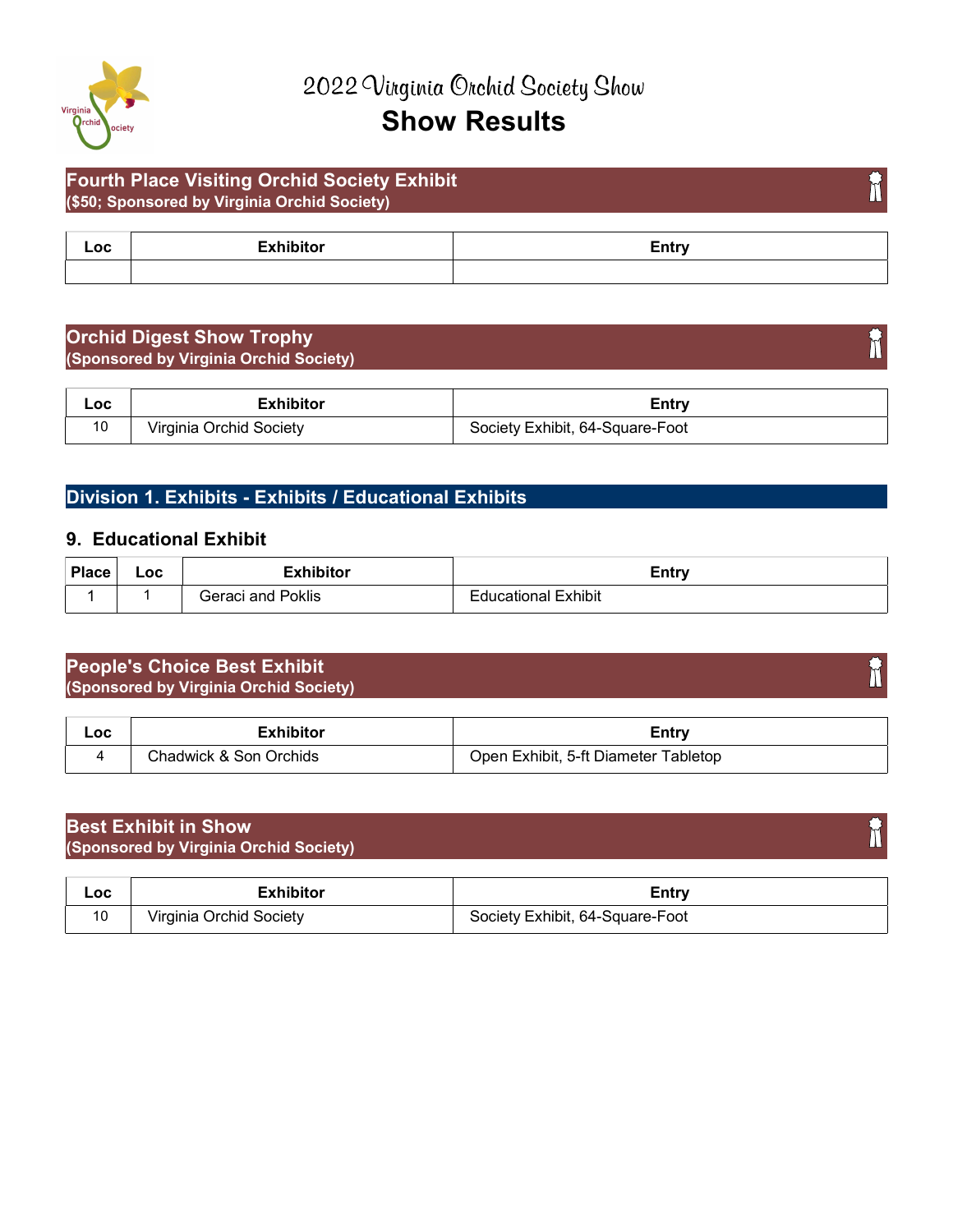

## Division 2. Orchid Alliances - Cattleya Alliance

## 10. Cattleya Alliance, Epidendrum

| <b>Place</b> | ∟oc     | <b>Exhibitor</b>   | Entry                                         |
|--------------|---------|--------------------|-----------------------------------------------|
|              | ◠<br>×. | Woodstream Orchids | Epidendrum pseudepidendrum 'Rudolph', CHM/AOS |
|              |         | Paul Welty         | Prosthechea vitellina                         |
|              |         | Lillian Gillespie  | Enanthleya Charlie Brown                      |

## 11. Cattleya Alliance, Mexican Laelia

| <b>Place</b> | Loc | <b>Exhibitor</b> | Entry                                      |
|--------------|-----|------------------|--------------------------------------------|
|              | 10  | Stan Baker       | Laeliocattleya Painted Cave 'Orange Flame' |
|              | 10  | Stan Baker       | Laelia x crawshayana '# 39'                |

## 12. Cattleya Alliance, Brassavola-Type (Star-Shaped)

| <b>Place</b> | Loc | <b>Exhibitor</b> | Entry                                                                             |
|--------------|-----|------------------|-----------------------------------------------------------------------------------|
|              | 10  | Allen Black      | Brassolaeliocattleya Beautiful Morning (BL. Morning<br>Glory x LC. Bonanza Queen) |
|              | 10  | Stan Baker       | Brassocattleya Morning Glory x sib                                                |
| ◠            | 10  | Allen Black      | Brassolaelia Tomiko                                                               |

## 14. Cattleya Alliance, Clustered

| <b>Place</b> | <b>LOC</b> | <b>Exhibitor</b>                                                    | Entry                                                       |
|--------------|------------|---------------------------------------------------------------------|-------------------------------------------------------------|
|              | 4          | Chadwick & Son Orchids                                              | Laeliocattleya Gold Digger 'Orglade's Mandarin',<br>HCC/AOS |
|              | 8          | Orchid Enterprise                                                   | Laeliocattleya Rojo 'Valentines Day'                        |
|              | 10         | Robert Rand                                                         | Guarianthe aurantiaca 'Orange Spots' x self                 |
|              | 10         | Stan Baker                                                          | Epicatanthe Butterfly Kisses 'Mendenhall', AM/AOS           |
| HM           | 10         | Rechingerara Yaritza Rodriguez Rivera (red form) [#1]<br>Stan Baker |                                                             |

## 15. Cattleya Alliance, Species

| <b>Place</b> | Loc. | <b>Exhibitor</b> | Entry                                                    |
|--------------|------|------------------|----------------------------------------------------------|
|              | 10   | Allen Black      | Cattleya maxima 'Purple Wow'                             |
| ◠            |      | Paul Welty       | Cattleya warscewiczii                                    |
| ◠            | 10   | Deborah Fox      | Cattleya forbesii v. alba 'Margaret Ilgen Fritz', AM/AOS |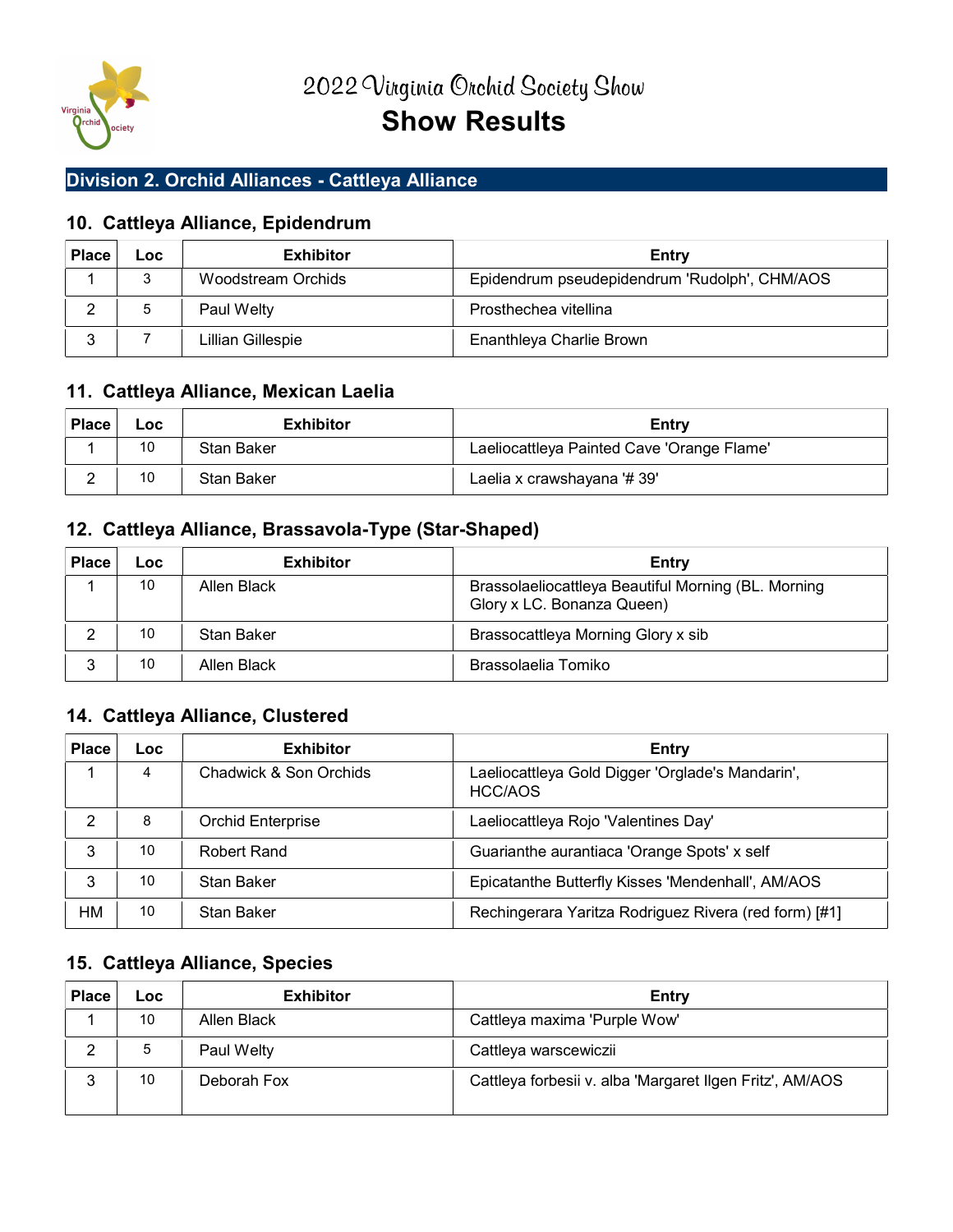

## Division 2. Orchid Alliances - Cattleya Alliance

## 16. Cattleya Alliance, Large-Flowered (Over 4 Inches) White Hybrids

| <b>Place</b> | Loc | <b>Exhibitor</b>       | Entry                       |
|--------------|-----|------------------------|-----------------------------|
|              | 10  | Robert Thiessen        | Cattleya Mirka 'Brookville' |
| $\sqrt{2}$   |     | Chadwick & Son Orchids | Cattleya New Dawning        |

## 17. Cattleya Alliance, Large-Flowered (Over 4 Inches) Pink/Purple Hybrids

| <b>Place</b> | LOC | <b>Exhibitor</b>       | Entry                                          |
|--------------|-----|------------------------|------------------------------------------------|
| $\sqrt{2}$   | 10  | Robin Maiorana         | Cattleya Priscilla Presley                     |
| ∽            |     | Chadwick & Son Orchids | Rhyncholaeliocattleya Farrah Fawcett 'Starlet' |

## 18. Cattleya Alliance, Large-Flowered (Over 4 Inches) Orange/Yellow Hybrids

| <b>Place</b> | ∟oc | <b>Exhibitor</b>       | Entry                                               |
|--------------|-----|------------------------|-----------------------------------------------------|
|              | 10  | Stan Baker             | Rhyncholaeliocattleya Haw Yuan Gold 'YK #2', SM/DOG |
|              |     | Chadwick & Son Orchids | Brassolaeliocattleya Anne Link 'My Valentine'       |

## 19. Cattleya Alliance, Large-Flowered (Over 4 Inches) Red Hybrids

| <b>Place</b> | Loc | Exhibitor   | Entry                                                                                      |
|--------------|-----|-------------|--------------------------------------------------------------------------------------------|
|              | 10  | Deborah Fox | Rhyncholaeliocattleya Newberry Else Hall 'Surprise' (C.<br>Lou Gilmore x Rlc. Lake Murray) |

## 20. Cattleya Alliance, Large-Flowered (Over 4 Inches) Other Color Hybrids

| <b>Place</b> | LOC. | <b>Exhibitor</b>       | Entry                        |
|--------------|------|------------------------|------------------------------|
|              |      | Chadwick & Son Orchids | Laeliocattleya Ann Romney #1 |
| ⌒            |      | Chadwick & Son Orchids | Laeliocattleya Ann Romney #2 |

## 21. Cattleya Alliance, Medium-Flowered (Between 2-1/2 and 4 Inches) White/Pink/Purple **Hybrids**

| <b>Place</b> | ∟OC | <b>Exhibitor</b>       | Entry                                     |
|--------------|-----|------------------------|-------------------------------------------|
|              | 10  | Robert Thiessen        | Rhyncholaeliocattleya Ruth Campbell 'RFT' |
|              | 10  | Ronald Geraci          | Cattleya Purple Cascade                   |
|              |     | Chadwick & Son Orchids | Brassolaeliocattleya Meghan Markle '#4'   |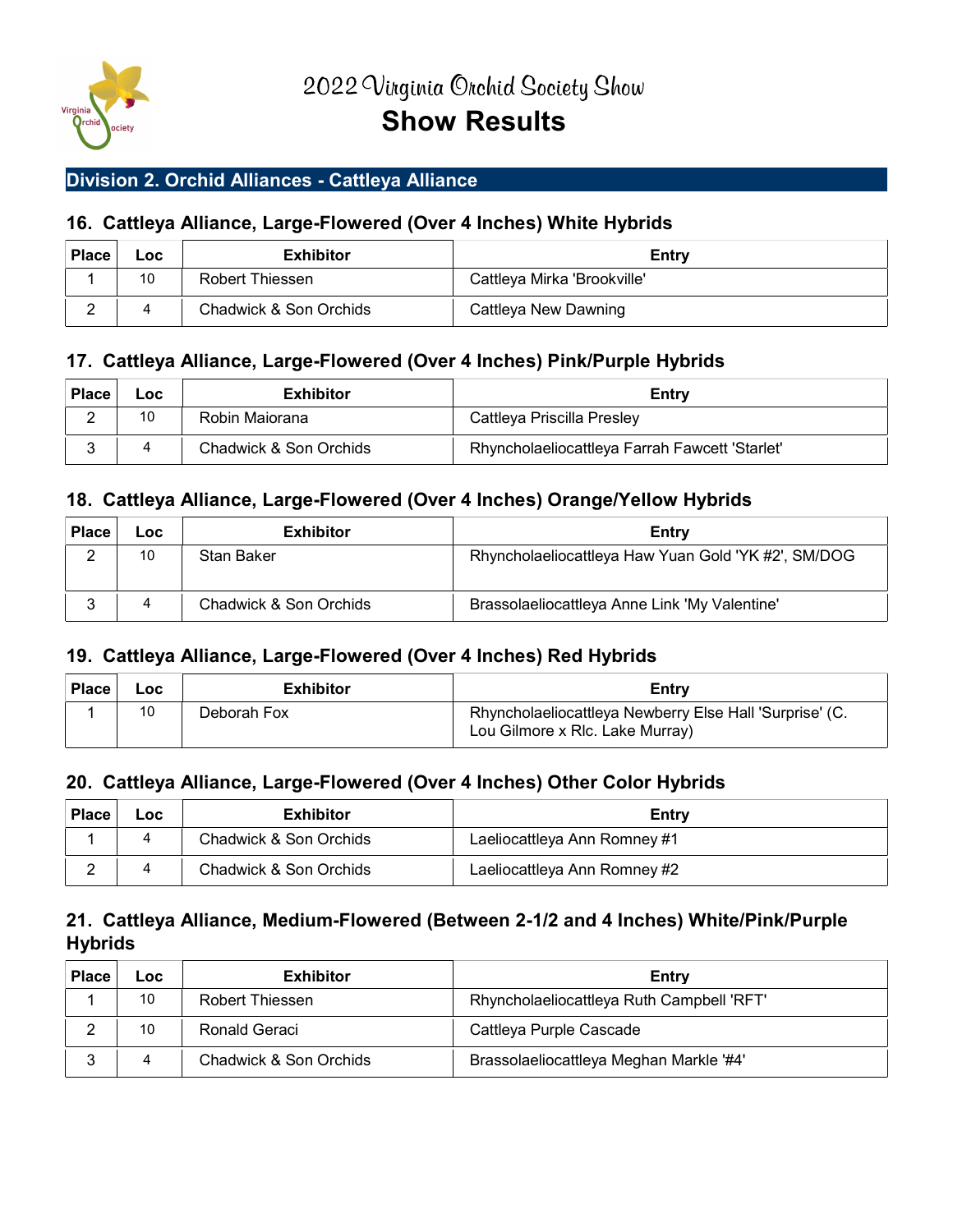

## Division 2. Orchid Alliances - Cattleya Alliance

## 22. Cattleya Alliance, Medium-Flowered (Between 2-1/2 and 4 Inches) Orange/Yellow **Hybrids**

| <b>Place</b> | ∟oc | <b>Exhibitor</b> | Entry                                                                    |
|--------------|-----|------------------|--------------------------------------------------------------------------|
|              | 10  | Allen Black      | Potinara Sara Wolf                                                       |
|              | 10  | Stan Baker       | Rhyncattleanthe Kaboom 'SVO' x Rhyncattleanthe Love<br>Sound 'Dogashima' |
|              | 10  | Robert Thiessen  | Cattleya Rosemary Clooney 'Nanae', AM/AOS                                |

## 23. Cattleya Alliance, Medium-Flowered (Between 2-1/2 and 4 Inches) Red Hybrids

| <b>Place</b> | _OC . | Exhibitor  | <i><b>Entry</b></i>                       |
|--------------|-------|------------|-------------------------------------------|
|              |       | Paul Welty | Cattleya Precious Katie 'Orchid Trail #2' |

## 24. Cattleya Alliance, Medium-Flowered (Between 2-1/2 and 4 Inches) Other Color Hybrids

| <b>Place</b> | Loc     | <b>Exhibitor</b>  | Entry                                 |
|--------------|---------|-------------------|---------------------------------------|
|              | 10<br>L | Allen Black       | <b>Otaara Automagically</b>           |
| ⌒<br>-       |         | Orchid Enterprise | Potinara Hawaiian Pominence 'America' |

#### 25. Cattleya Alliance, Small-Flowered (Under 2-1/2 Inches) Hybrids

| <b>Place</b> | Loc | <b>Exhibitor</b>         | Entry                                               |
|--------------|-----|--------------------------|-----------------------------------------------------|
|              | 10  | Allen Black              | Sophrolaeliocattleya Golden Treat 'Valentine's Day' |
|              |     | <b>Orchid Enterprise</b> | Laeliocattleya Amethyst Star 'Parkside'             |

#### Best Cattleya Alliance in Show (Sponsored by Art Burke)

| Loc | <b>Exhibitor</b> | Entry                                                                             |
|-----|------------------|-----------------------------------------------------------------------------------|
|     | Allen Black      | Brassolaeliocattleya Beautiful Morning (BL. Morning<br>Glory x LC. Bonanza Queen) |

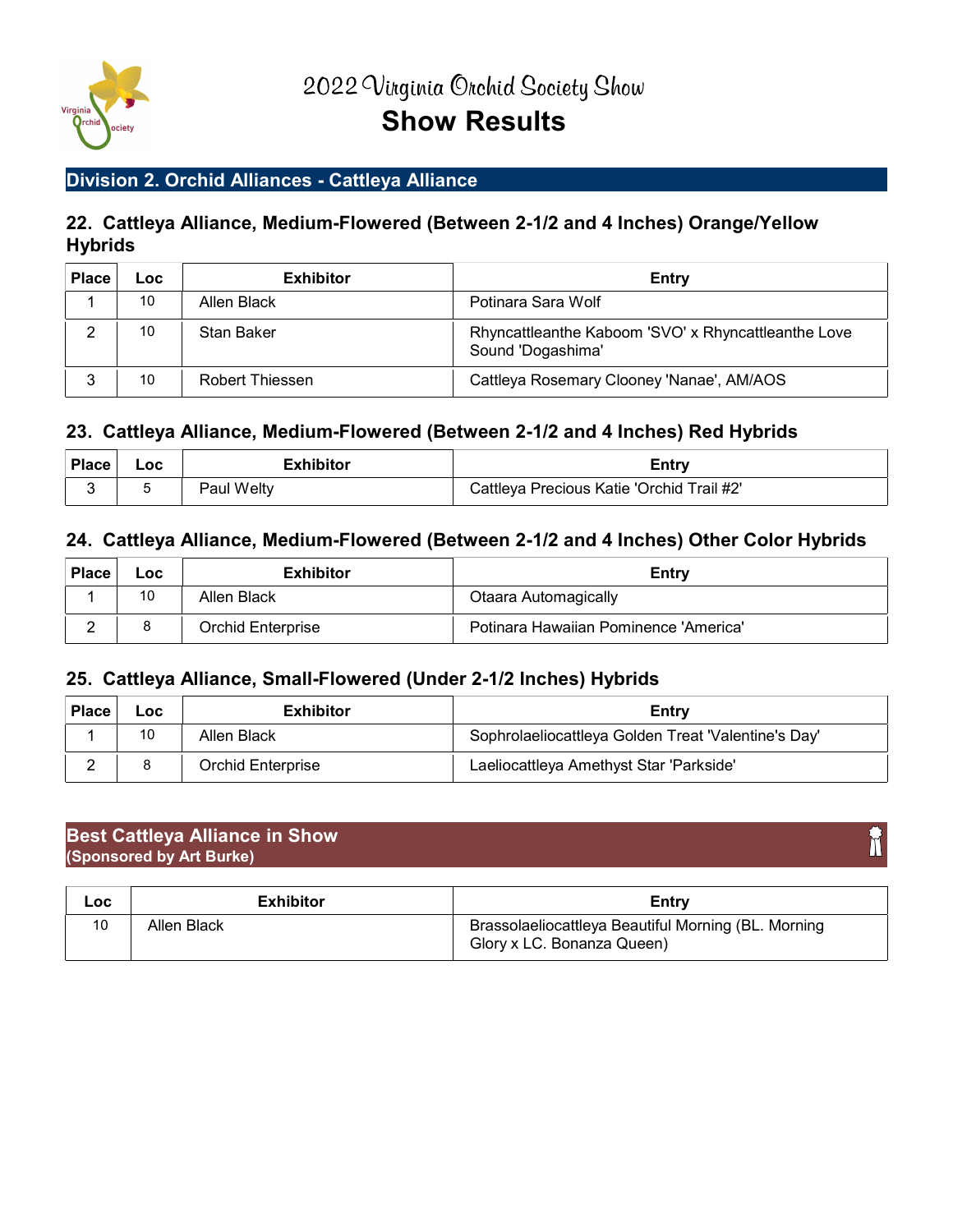

# Show Results

## Division 2. Orchid Alliances - Cypripedium Alliance / Cypripedium Alliance, Paphiopedilum

## 27. Paphiopedilum, Cochlopetalum (Sequential)

| <b>Place</b> | Loc | <b>Exhibitor</b> | Entry                                                        |
|--------------|-----|------------------|--------------------------------------------------------------|
|              |     | Orchid Classics  | Paphiopedilum Amelia Hart Alexander x Paph.<br>moguenttianum |

## 28. Paphiopedilum, Coryopedilum/Pardalopetulum (Multifloral)

| <b>Place</b> | LOC | <b>Exhibitor</b> | Entry                                        |
|--------------|-----|------------------|----------------------------------------------|
|              |     | Orchid Classics  | Paphiopedilum phillippinense var. Robellinii |
| ⌒            |     | Orchid Classics  | Paphiopedilum St. Swithin                    |

## 30. Paphiopedilum, Parvisepalum

| <b>Place</b> | Loc | <b>Exhibitor</b> | Entry                                                                                                |
|--------------|-----|------------------|------------------------------------------------------------------------------------------------------|
|              | 10  | Deborah Fox      | Paphiopedilum delenatii 'Deborah's Delight' (3N),<br>HCC/AOS ('Pink Lady' x 'Deerwood' (4N), AM/AOS) |

## 31. Paphiopedilum, Maudiae-Type Hybrids

| <b>Place</b> | Loc | <b>Exhibitor</b>       | Entry                             |
|--------------|-----|------------------------|-----------------------------------|
|              | 4   | Chadwick & Son Orchids | Paphiopedilum Presidential Allure |
|              | 4   | Chadwick & Son Orchids | Paphiopedilum Odette's Appeal     |

## 32. Paphiopedilum, Complex White/Pink Hybrids

| <b>Place</b> | Loc | <b>Exhibitor</b> | Entry                                                                                     |
|--------------|-----|------------------|-------------------------------------------------------------------------------------------|
|              | 10  | Deborah Fox      | Paphiopedilum Obsession (Keyeshill 'Royal Fantasy' x<br>Winter Star 'Perfection', AM/AOS) |

## 33. Paphiopedilum, Complex Red/Mahogany Hybrids

| <b>Place</b> | Loc | <b>Exhibitor</b>       | <b>Entry</b>                                                        |
|--------------|-----|------------------------|---------------------------------------------------------------------|
|              |     | Cyndy Unwin            | Paphiopedilum Pacific Ocean 'Hilo'                                  |
| っ            |     | <b>Cyndy Unwin</b>     | Paphiopedilum Rowbourn'Mount Millais' x Paph<br>Radley'Lane End'    |
|              | 6   | <b>Orchid Classics</b> | Paphiopedilum Small world Adventure x Paph. Thunder<br>cat 'Sizzler |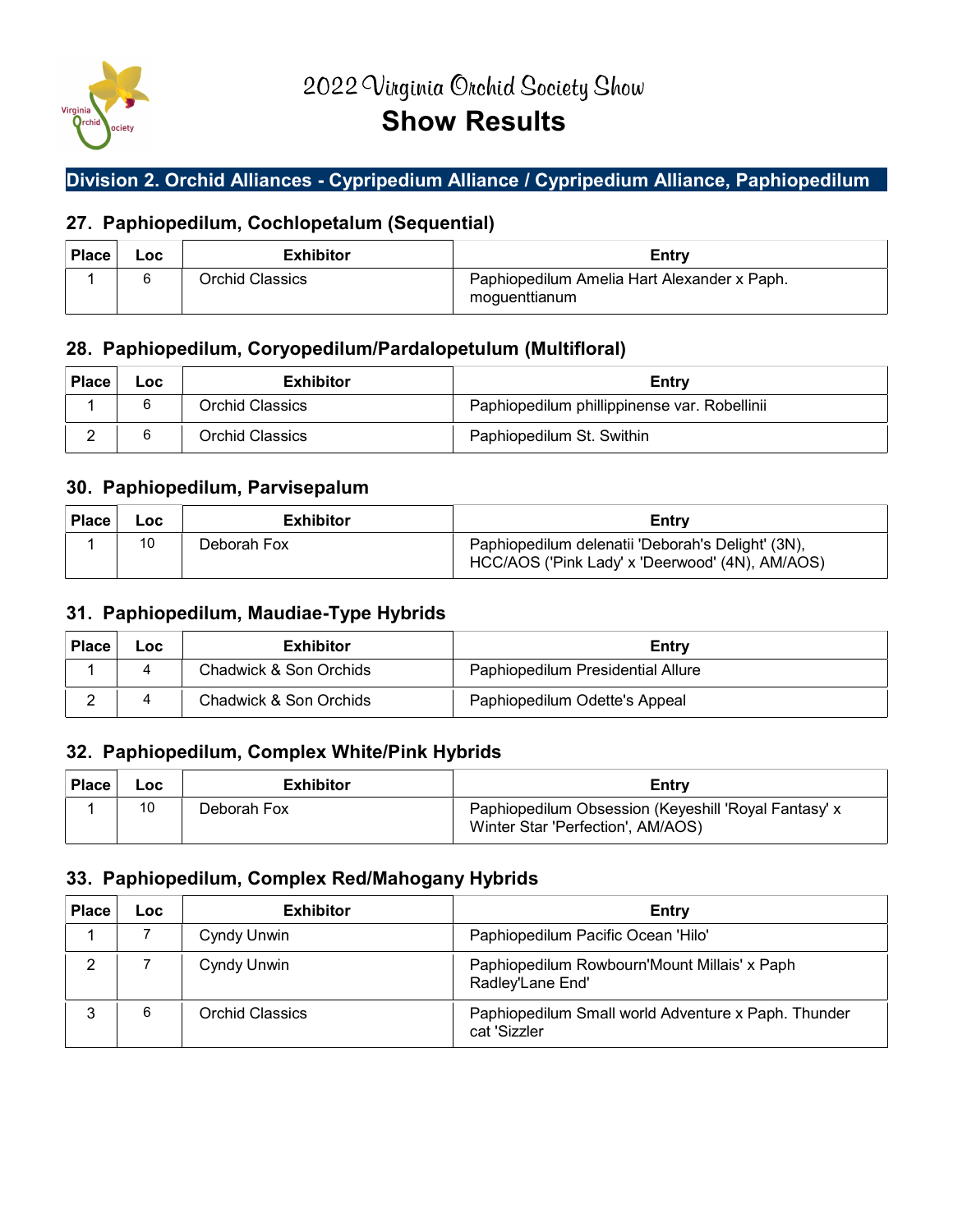

## Division 2. Orchid Alliances - Cypripedium Alliance / Cypripedium Alliance, Paphiopedilum

## 34. Paphiopedilum, Complex Green/Yellow/Tan/Bronze Hybrids

| <b>Place</b> | Loc | <b>Exhibitor</b>         | Entry                                                                                           |
|--------------|-----|--------------------------|-------------------------------------------------------------------------------------------------|
|              | 10  | Deborah Fox              | Paphiopedilum Sunlight Serenade 'Elation' (Alex Szabo<br>'Pure Gold' x Hsinying Gold 'Monarch') |
|              | 4   | Chadwick & Son Orchids   | Paphiopedilum (Kilarney Gem 'Chocolate ', HCC/AOS<br>x Danella 'Chilton', AM/AOS)               |
|              |     | Cyndy Unwin              | Paphiopedilum London Wall x Paph Sheila Hanes                                                   |
|              | 8   | <b>Orchid Enterprise</b> | Paphiopedilum Magic Mood                                                                        |

## 37. Paphiopedilum, Other Single-Flowered

| <b>Place</b> | Loc      | <b>Exhibitor</b>       | Entry                  |
|--------------|----------|------------------------|------------------------|
|              | $\Delta$ | Chadwick & Son Orchids | Paphiopedilum villosum |
|              |          | Annette Bennett        | Paphiopedilum Calypso  |

## Best Paphiopedilum in Show (Sponsored by Virginia Orchid Society)

| Loc | าibitor                                          | .                                                |
|-----|--------------------------------------------------|--------------------------------------------------|
|     | <b>Drchids</b><br>$\cap$ hadwick $\alpha$<br>Son | <b>Presidential Allure</b><br>uphiopedilum<br>аı |

## Division 2. Orchid Alliances - Cypripedium Alliance / Cypripedium Alliance, Phragmipedium

## 38. Phragmipedium, Miniature

| <b>Place</b> | -OC | <b>Exhibitor</b>   | Entry                                    |
|--------------|-----|--------------------|------------------------------------------|
|              |     | Woodstream Orchids | Phragmipedium Prissy 'Cache la Poudre'   |
|              |     | Woodstream Orchids | Phragmipedium Willow Spring Creek [#1]   |
|              |     | Woodstream Orchids | Phragmipedium Pink Panther 'TOP', AM/AOS |

## 39. Phragmipedium, Long-Petaled

| <b>Place</b> | .oc | <i>F</i> xhihitor | <i><u><b>Entry</b></u></i> |
|--------------|-----|-------------------|----------------------------|
|              |     | Brock<br>rene I   |                            |

## 40. Phragmipedium, longifolium-Type

| <b>Place</b> | Loc<br>$ -$ | -       | Entry                                           |
|--------------|-------------|---------|-------------------------------------------------|
|              |             | )rchids | Dh.<br>Creek'<br>∵Penns J<br>richteri<br>all in |

Ħ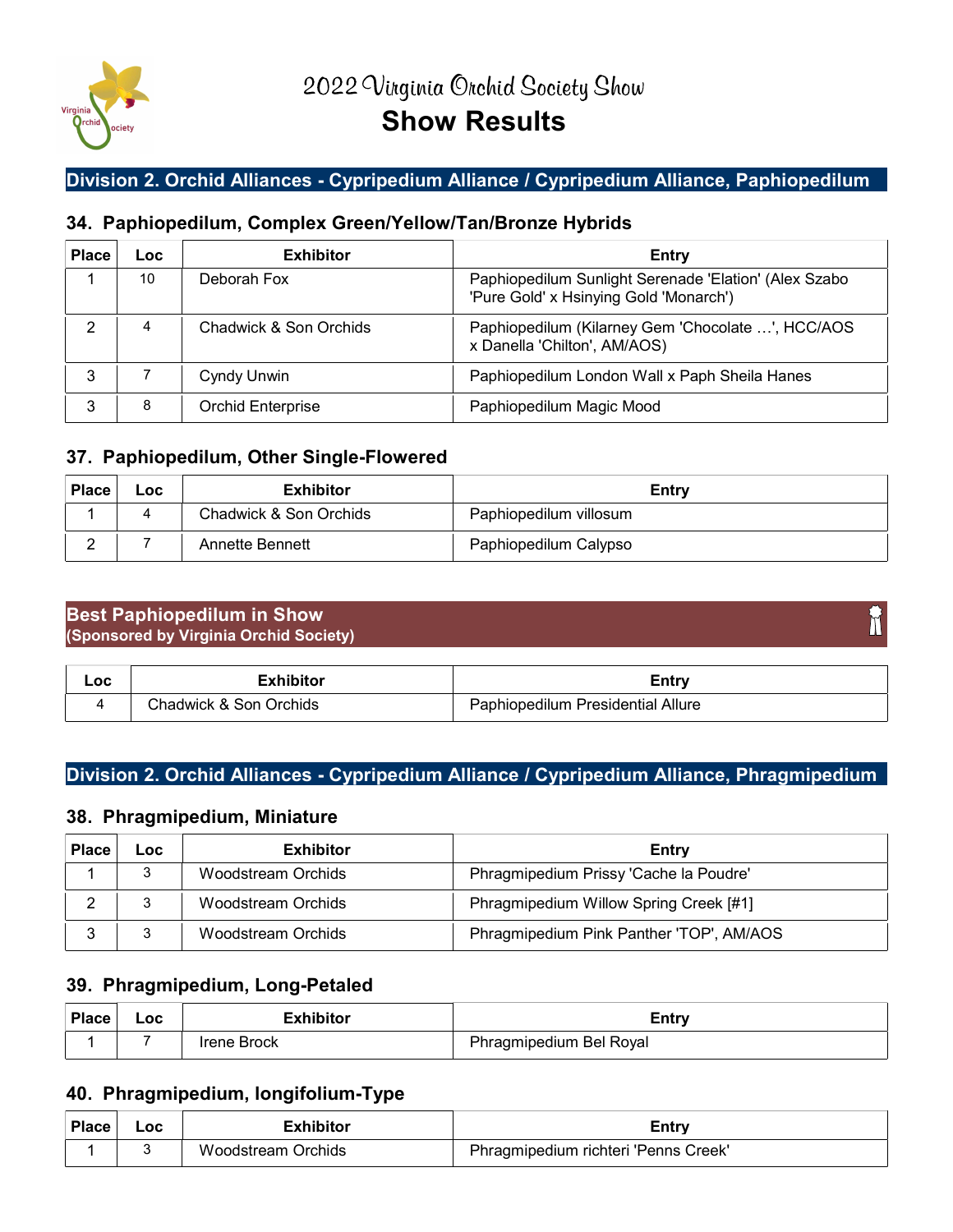

## Division 2. Orchid Alliances - Cypripedium Alliance / Cypripedium Alliance, Phragmipedium

## 41. Phragmipedium, besseae/kovachii

| <b>Place</b> | Loc. | <b>Exhibitor</b>          | Entry                                       |
|--------------|------|---------------------------|---------------------------------------------|
|              | 8    | <b>Orchid Enterprise</b>  | Phragmipedium Fritz Schomburg               |
|              | 3    | <b>Woodstream Orchids</b> | Phragmipedium Elizabeth March 'Broadwaters' |
|              | 8    | Orchid Enterprise         | Phragmipedium Pink Panther                  |
| 3            | 3    | <b>Woodstream Orchids</b> | Phragmipedium besseae 'Sterrettania'        |
|              | 3    | <b>Woodstream Orchids</b> | Phragmipedium Ouaisne 'Sprng Forge'         |

## Best Phragmipedium in Show (Sponsored by Claudia Young)

| Loc | Exhibitor         | Entry                         |
|-----|-------------------|-------------------------------|
|     | Orchid Enterprise | Phragmipedium Fritz Schomburg |

Î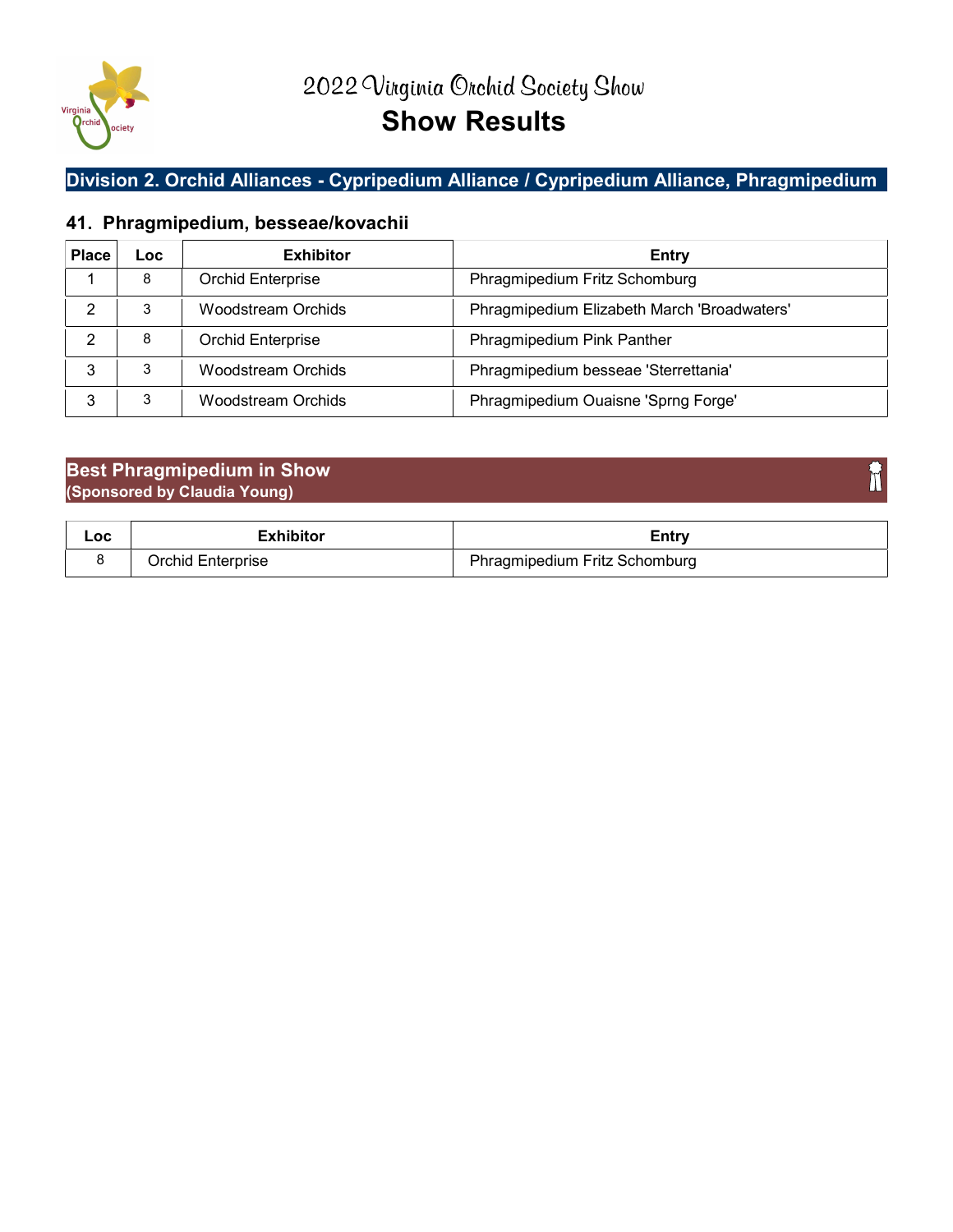

## Division 2. Orchid Alliances - Dendrobium Alliance

## 44. Dendrobium, Latouria

| <b>Place</b> | <b>Loc</b> | <b>Exhibitor</b>  | Entry                     |
|--------------|------------|-------------------|---------------------------|
|              |            | Orchid Enterprise | Dendrobium Royal Chip     |
|              | 10         | LeAnne Wingo      | Dendrobium Chocolate Chip |

## 45. Dendrobium, Nobile

| <b>Place</b> | Loc | <b>Exhibitor</b>  | Entry                             |
|--------------|-----|-------------------|-----------------------------------|
|              | 8   | Orchid Enterprise | Dendrobium Smile 'Butterfly'      |
|              |     | Ralph Belk        | Dendrobium Pure Heart 'Snow Love' |
|              | 8   | Orchid Enterprise | Dendrobium Pixie Charm            |

## 46. Dendrobium, Phalaenopsis/Antelope

| <b>Place</b>           | <b>LOC</b> | <b>Exhibitor</b>    | Entry                     |  |
|------------------------|------------|---------------------|---------------------------|--|
|                        |            | Sara Gallis         | Dendrobium Touch of Gold  |  |
| $\sqrt{2}$<br><u>.</u> |            | <b>Harry Gallis</b> | Dendrobium Hawaiian Punch |  |

## 47. Dendrobium Alliance, Other

| <b>Place</b> | Loc | <b>Exhibitor</b> | Entry                      |
|--------------|-----|------------------|----------------------------|
|              |     | Harry Gallis     | Dendrobium Green With Envy |
|              | 10  | Robin Maiorana   | Dendrobium aggregatum      |

## Best Dendrobium Alliance in Show (Sponsored by Virginia Orchid Society)

| Loc | Exhibitor         | ∠ntrv                        |
|-----|-------------------|------------------------------|
|     | Orchid Enterprise | Dendrobium Smile 'Butterfly' |

T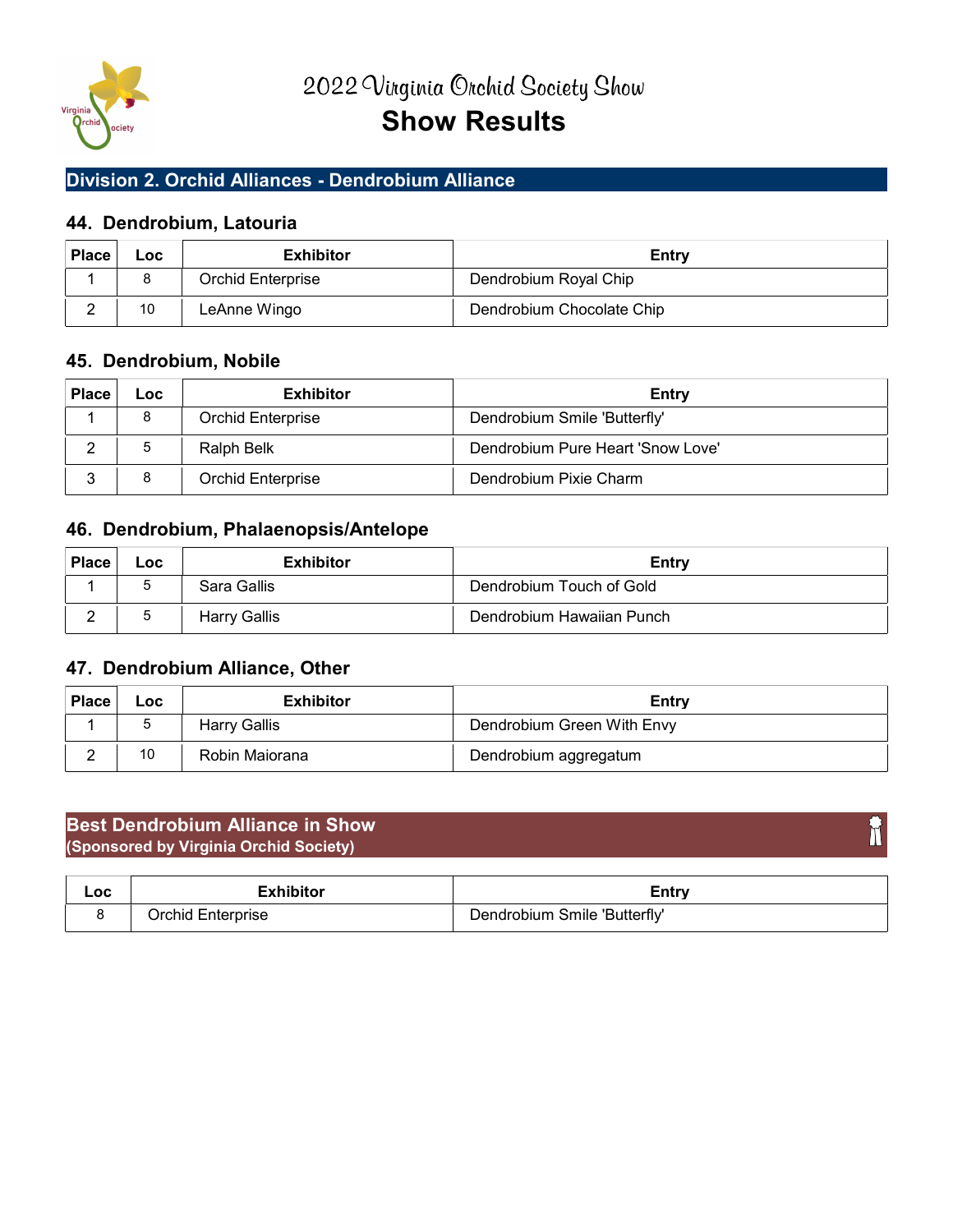

## Division 2. Orchid Alliances - Oncidium Alliance

## 48. Oncidium Alliance, Equitant

| <b>Place</b> | Loc | Exhibitor  | Entry                          |
|--------------|-----|------------|--------------------------------|
|              |     | Paul Welty | <b>Tolumnia Genting Orange</b> |

## 50. Oncidium Alliance, Large-Flowered (Over 2-1/2 Inches)

| <b>Place</b> | LOC | <b>Exhibitor</b>         | Entry                                   |
|--------------|-----|--------------------------|-----------------------------------------|
|              | 10  | Karen Collier            | Oncidium Jungle Monarch 'Pacific Pride' |
| ⌒            |     | <b>Orchid Enterprise</b> | Aliceara Clownish 'Cotton Candy'        |

## 51. Oncidium Alliance, Small-Flowered (Under 2-1/2 Inches)

| <b>Place</b> | Loc<br>$ -$                          | $\ddotsc$<br>. L | <b>Entr</b>                         |
|--------------|--------------------------------------|------------------|-------------------------------------|
| -<br>-       | $\overline{A}$ $\overline{C}$<br>. U | ∶ollier<br>ıron  | Race 'Chanel'<br>.)ncidium<br>⊰nace |

## 52. Oncidium Alliance, Other

| <b>Place</b> | –oc | .<br>.<br>. | Entry                 |
|--------------|-----|-------------|-----------------------|
|              |     | urner       | <br>richopilia suavis |

## Best Oncidium Alliance in Show (Sponsored by Virginia Orchid Society)

| Loc | .     | ∠ntr∵                                |
|-----|-------|--------------------------------------|
|     | urner | opilia<br>pilia suavis<br>rıc<br>:11 |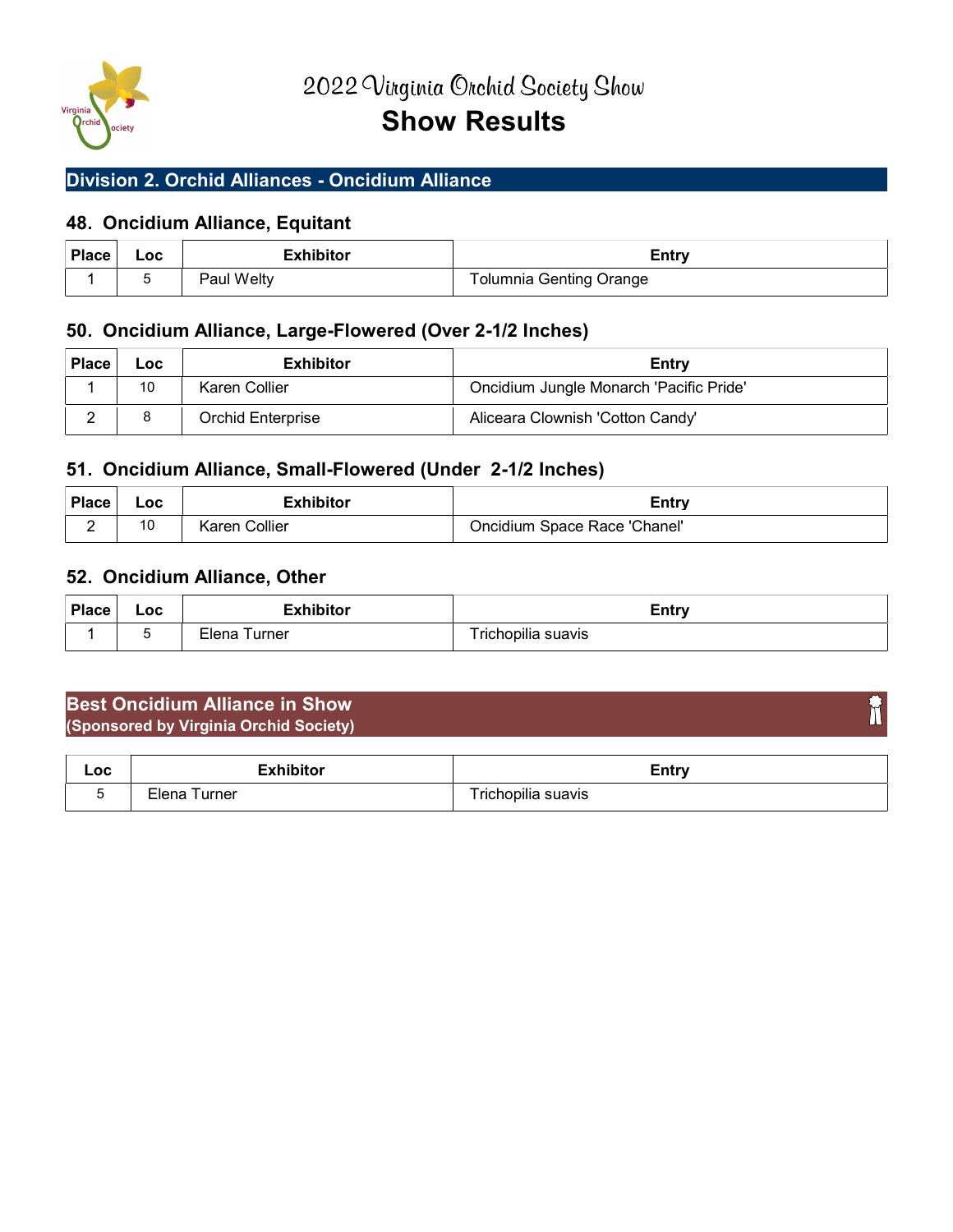

## Division 2. Orchid Alliances - Phalaenopsis

## 53. Phalaenopsis, Peloric

| <b>Place</b> | LOC | <b>Exhibitor</b>         | Entry                                  |
|--------------|-----|--------------------------|----------------------------------------|
|              |     | <b>Orchid Enterprise</b> | Phalaenopsis jia's Pink Girl 'Peloric' |
|              |     | Orchid Classics          | Phalaenopsis equestris '996' (peloric) |

## 55. Phalaenopsis, Polychilos (Waxy Flowers)

| <b>Place</b> | Loc. | <b>Exhibitor</b>       | Entry                                     |
|--------------|------|------------------------|-------------------------------------------|
|              | 4    | Chadwick & Son Orchids | Phalaenopsis mannii                       |
|              | 4    | Chadwick & Son Orchids | Phalaenopsis cornu-cervi 'Red Wanchiao'   |
|              | 6    | <b>Orchid Classics</b> | Phalaenopsis Hwu Ann Golden 'Taida honey' |
| ≏            |      | Orchid Enterprise      | Phalaenopsis Sogo Grape 'Fire Ball'       |

## 56. Phalaenopsis, Large-Flowered (Over 3 Inches)

| <b>Place</b> | <b>LOC</b> | <b>Exhibitor</b> | Entry                                 |
|--------------|------------|------------------|---------------------------------------|
|              |            | Orchid Classics  | (Phal. schilleriana x Phal. Hilo Lip) |
| $\sim$       |            | Sunny Allen      | Phalaenopsis No ID                    |

## 57. Phalaenopsis, Medium-Flowered (Between 1-1/2 and 3 Inches)

| <b>Place</b> | ∟oc | <b>Exhibitor</b>       | Entry                                        |
|--------------|-----|------------------------|----------------------------------------------|
|              | 10  | Joanne Brothers        | Phalaenopsis Noid [#1]                       |
|              | 4   | Chadwick & Son Orchids | Phalaenopsis Aphrodite 'Chadwick'            |
|              | 4   | Chadwick & Son Orchids | Phalaenopsis stuartiana                      |
|              |     | Orchid Classics        | Phalaenopsis tetraspis 'C1' x P. 'Mr. Huang' |

## 58. Phalaenopsis, Small-Flowered (Under 1-1/2 Inches)

| <b>Place</b> | ∟OC | <b>Exhibitor</b>       | Entry                                    |
|--------------|-----|------------------------|------------------------------------------|
|              |     | Orchid Classics        | Phalaenopsis Liu's cute Angel            |
|              |     | <b>Orchid Classics</b> | Phalaenopsis Younghome 'Coco'            |
|              |     | Orchid Classics        | Phalaenopsis Sogo Vivien 'Golden Leaves' |

#### Best Phalaenopsis in Show (Sponsored by Donna Poland)

| Loc      | Exhibitor       | cntry                          |
|----------|-----------------|--------------------------------|
| 10<br>טו | Joanne Brothers | Phalaenopsis Noid [#1]<br>. אר |

T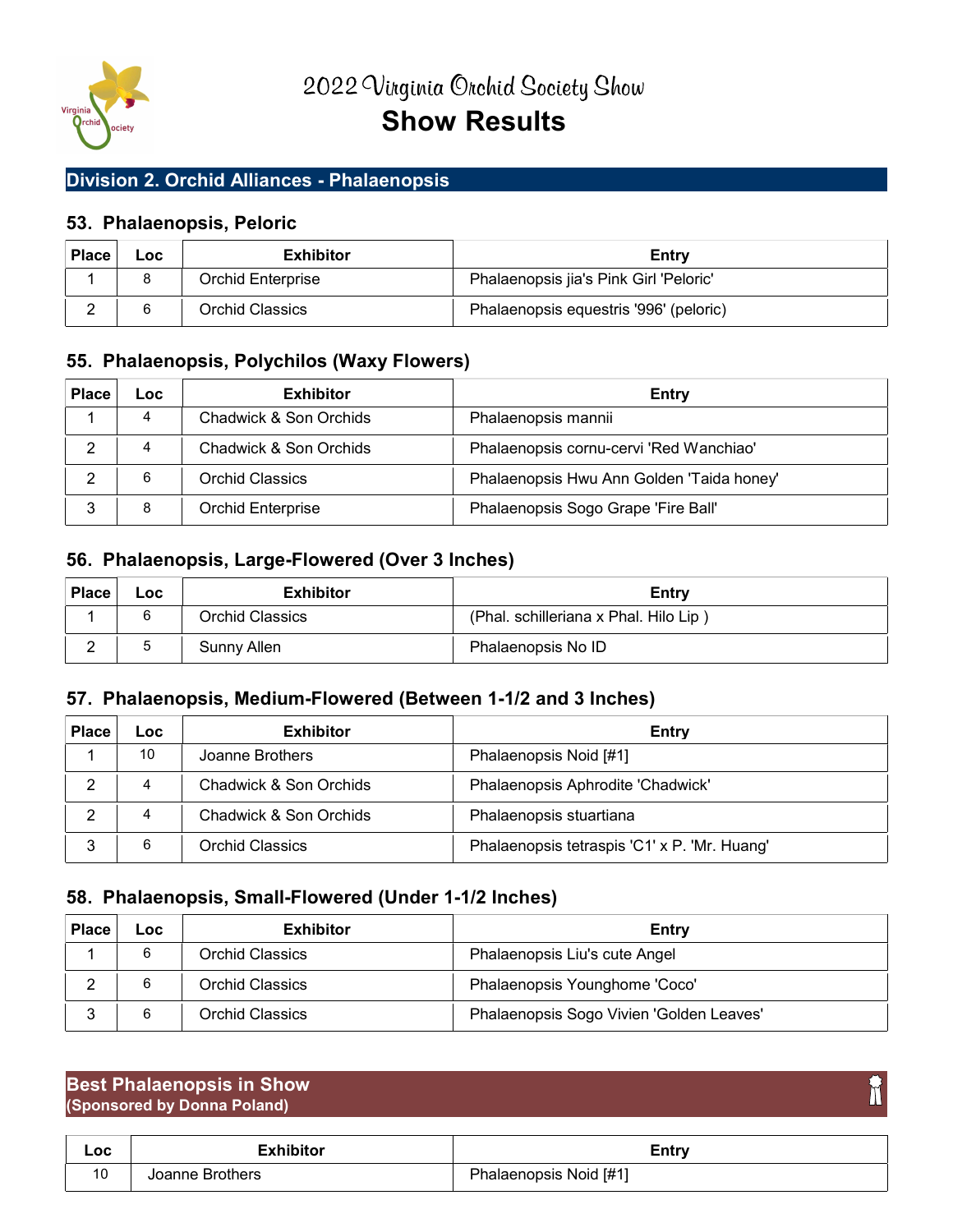

Best Phalaenopsis in Show (Sponsored by Donna Poland)

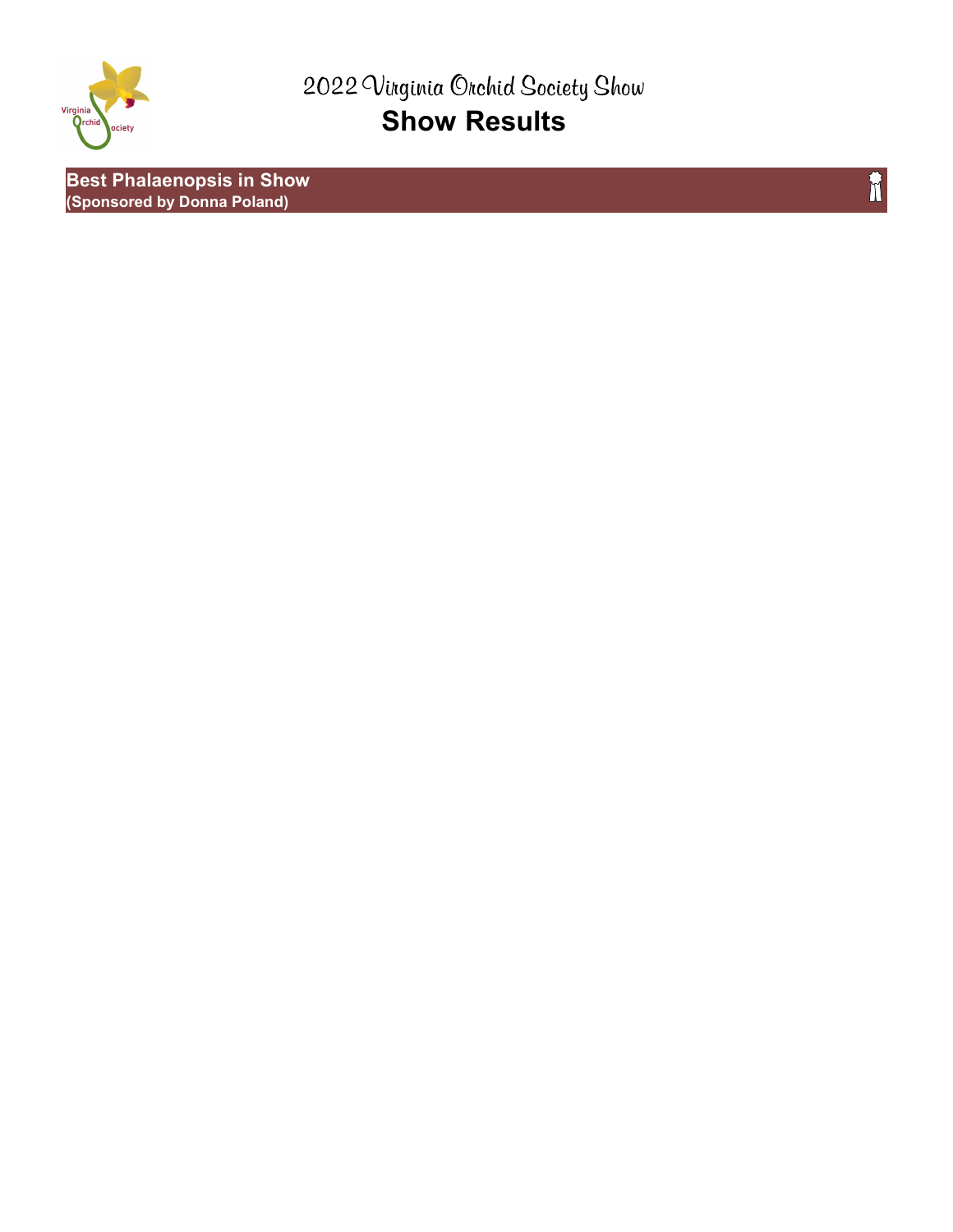

## Division 2. Orchid Alliances - Vanda Alliance

## 59. Vanda Alliance, Spurred/Star-Shaped

| <b>Place</b> | Loc | <b>Exhibitor</b> | Entry                          |
|--------------|-----|------------------|--------------------------------|
|              | 10  | Michael Gelber   | Rhynchostylis gigantea 'spots' |
|              |     | Irene Brock      | Vanda christensoniana          |
|              | 6   | Orchid Classics  | Vanda Cherry Blossom           |
|              | 6   | Orchid Classics  | Vandachostylis Pinky           |

## 60. Vanda Alliance, Large-Flowered (Over 2-1/2 Inches)

| <b>Place</b> | ∟oc | =vhihitor              | Entry                 |
|--------------|-----|------------------------|-----------------------|
|              |     | Chadwick & Son Orchids | Vanda Ellbell Wolfson |

## 61. Vanda Alliance, Small-Flowered (Under 2-1/2 Inches)

| <b>Place</b> | <b>Loc</b> | <b>Exhibitor</b> | Entry                                                                  |
|--------------|------------|------------------|------------------------------------------------------------------------|
|              | 10         | Joe Mathias      | Vanda Blue Danube (V. tricolor var.'suavis' x V.<br>coerulescens) [#2] |
|              | 10         | Joe Mathias      | Vanda Blue Danube (V. tricolor var.'suavis' x V.<br>coerulescens) [#1] |

## 62. Vanda Alliance, Other

| <b>Place</b> | LOC | <b>Exhibitor</b> | Entry                                                                   |
|--------------|-----|------------------|-------------------------------------------------------------------------|
|              | 10  | Joe Mathias      | Waironara Tang Fire (Perreiraara Bangkok Sunset x<br>Renanthera Storei) |
|              | 10  | Stan Baker       | Renanthera Kalsom 'Red Dragon'                                          |

#### Best Vanda Alliance in Show (Sponsored by Joe Mathias)

| Loc | للمفاملات<br>.            | <b>Entry</b>               |
|-----|---------------------------|----------------------------|
|     | Chadwick & Son<br>Orchids | Wolfson<br>Ellbell<br>anda |

## m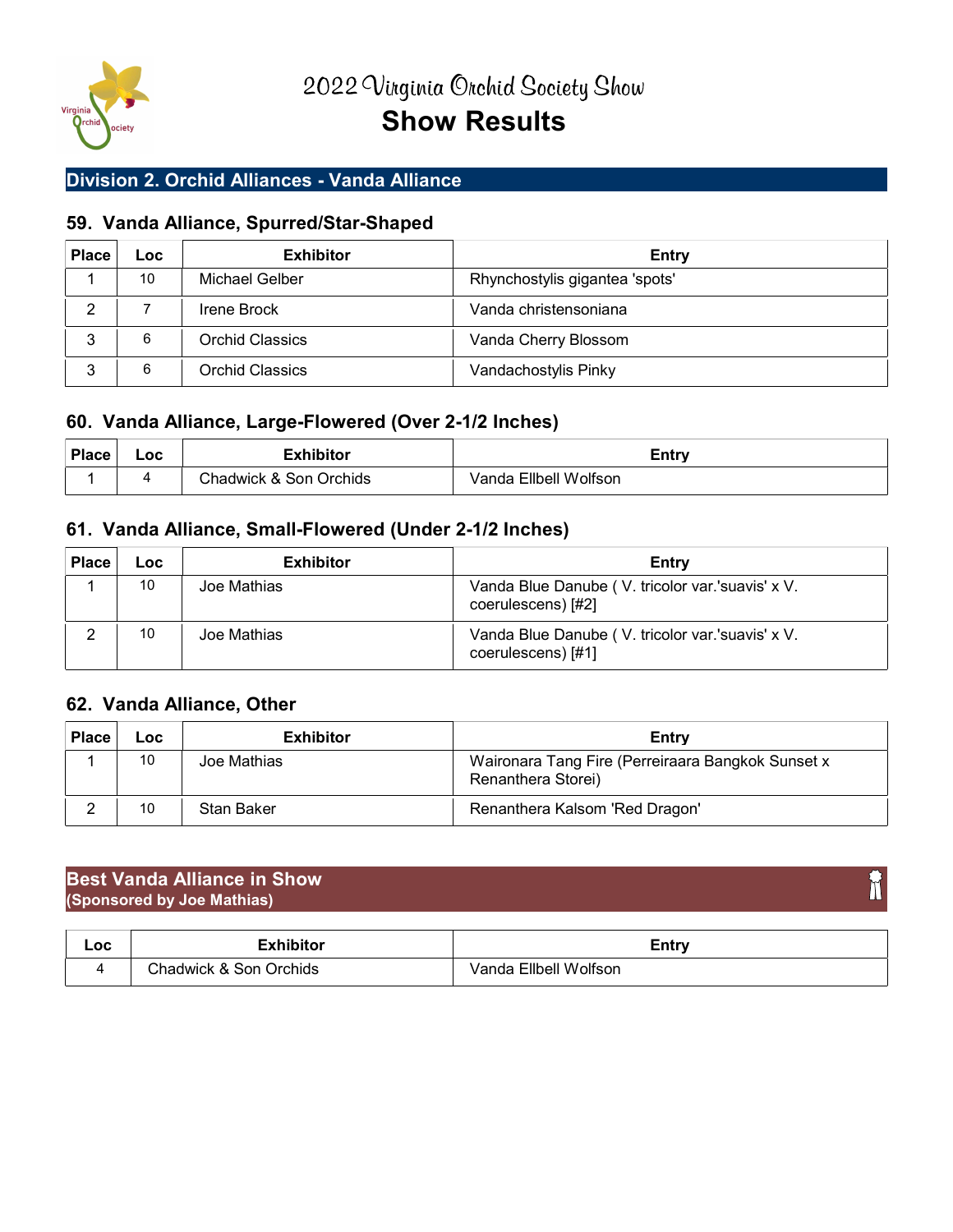

## Division 2. Orchid Alliances - Miscellaneous Alliances

## 64. Bulbophyllum Alliance

| Place | ∟oc | <b>Exhibitor</b>       | Entry                                      |
|-------|-----|------------------------|--------------------------------------------|
|       |     | Chadwick & Son Orchids | Bulbophyllum lobbii 'Kathy's Gold', AM/AOS |
|       |     | Cyndy Unwin            | Bulbophyllum vaginatum                     |
|       | 10  | Stan Baker             | Bulbophyllum medusa                        |

## 65. Coelogyne Alliance, Dendrochilum

| <b>Place</b> | Loc | <b>Exhibitor</b>  | Entry                  |
|--------------|-----|-------------------|------------------------|
|              | 10  | Michael Gelber    | Dendrochilum cobbianum |
|              |     | Orchid Enterprise | Dendrochilum Species   |
|              | 8   | Orchid Enterprise | Dendrochilum glumaceum |

## 66. Coelogyne Alliance, Other

| <b>Place</b> | Loc. | <b>Exhibitor</b>       | Entry                       |
|--------------|------|------------------------|-----------------------------|
|              | 4    | Chadwick & Son Orchids | Coelogyne flaccida x lacrea |
| ົ<br>ບ       |      | Cyndy Unwin            | Coelogyne flaccida          |
| ◠            |      | Cyndy Unwin            | Coelogyne mossiae           |

## 67. Cymbidium Alliance

| <b>Place</b> | Loc | <b>Exhibitor</b> | Entry                         |
|--------------|-----|------------------|-------------------------------|
|              |     | Annette Bennett  | Cymbidium Jumpin', Jack Flash |
| ∩            |     | Assunta St Clair | Cymbidium No Name             |
| 3            |     | Annette Bennett  | <b>Cymbidium Pathfinder</b>   |
| 3            |     | Cyndy Unwin      | Cymbidium Salaya Red          |

## 71. Pleurothallis Alliance

| <b>Place</b> | LOC | <b>Exhibitor</b>  | Entry                            |
|--------------|-----|-------------------|----------------------------------|
|              |     | Cyndy Unwin       | Lepanthopsis astrophora 'Stalky' |
| $\sim$       |     | Orchid Enterprise | Masdevallia pinnocchio           |

## 72. Spiranthes Alliance

| <b>Place</b> | $\overline{\phantom{0}}$ .<br>__ | ∵ihit∩r<br>. . L | <i><u><b>Entry</b></u></i> |
|--------------|----------------------------------|------------------|----------------------------|
|              |                                  | 'Jnwin<br>`vndv  | speciosum<br>nns<br>17.7n  |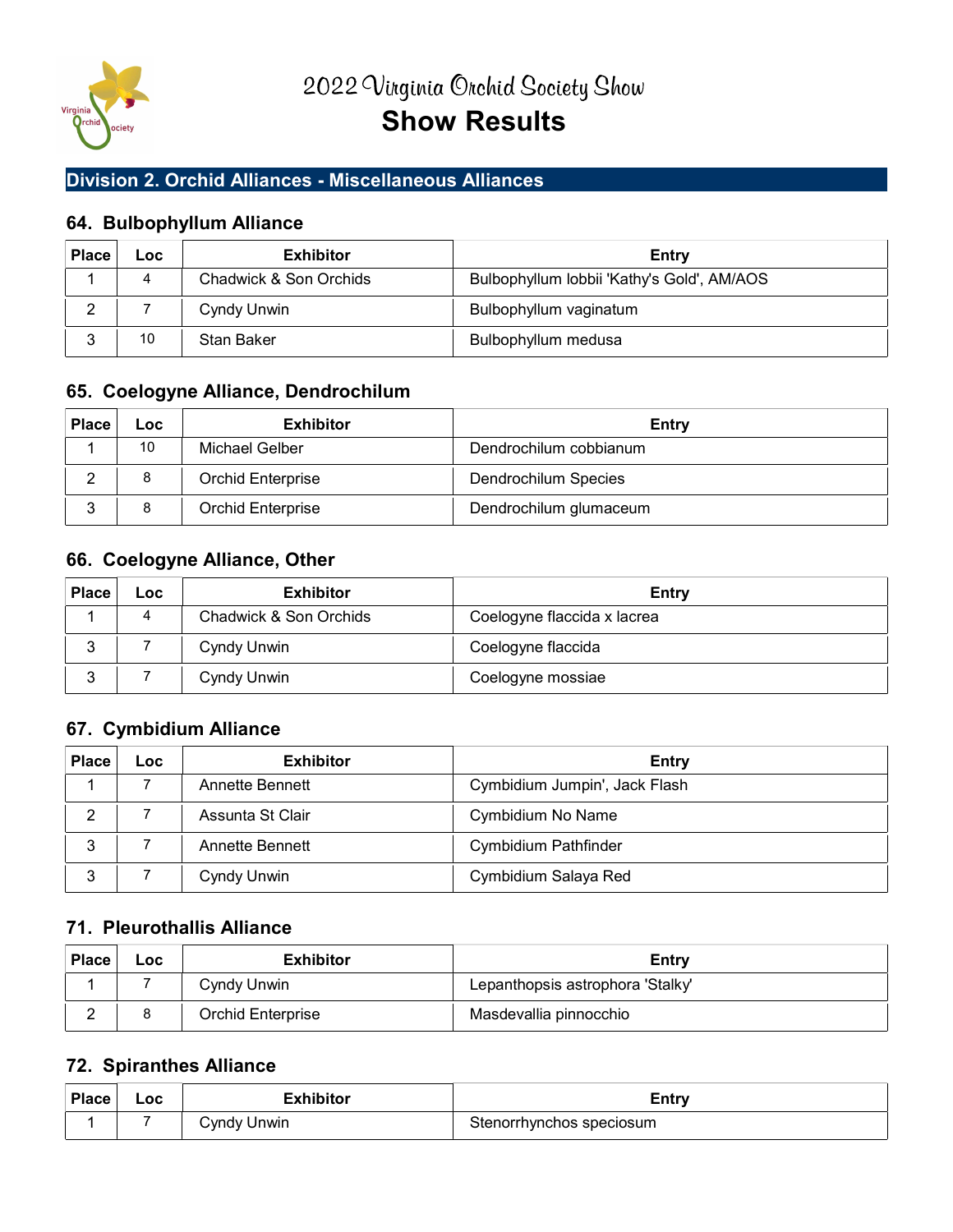

## Division 2. Orchid Alliances - Miscellaneous Alliances

## 73. Miscellaneous Alliances, Other

| <b>Place</b> | <b>Loc</b> | <b>Exhibitor</b>       | Entry                                                |
|--------------|------------|------------------------|------------------------------------------------------|
|              | 5          | Ralph Belk             | Fredclarkeara After Dark 'Black Pearl', FCC/AOS [#2] |
| 2            | 4          | Chadwick & Son Orchids | Gongora Pterodactyl                                  |
| 3            | 5          | Paul Welty             | Ludisia discolor                                     |
| 3            |            | Annette Bennett        | Schoenorchis juncifolia                              |
| НM           | 10         | Stan Baker             | Gongora powellii                                     |

## Best Miscellaneous Genera in Show (Sponsored by Virginia Orchid Society)

| Loc |               | $\epsilon$ ntrv                                      |
|-----|---------------|------------------------------------------------------|
|     | Belk<br>≺aıpr | Fredclarkeara After Dark 'Black Pearl', FCC/AOS [#2] |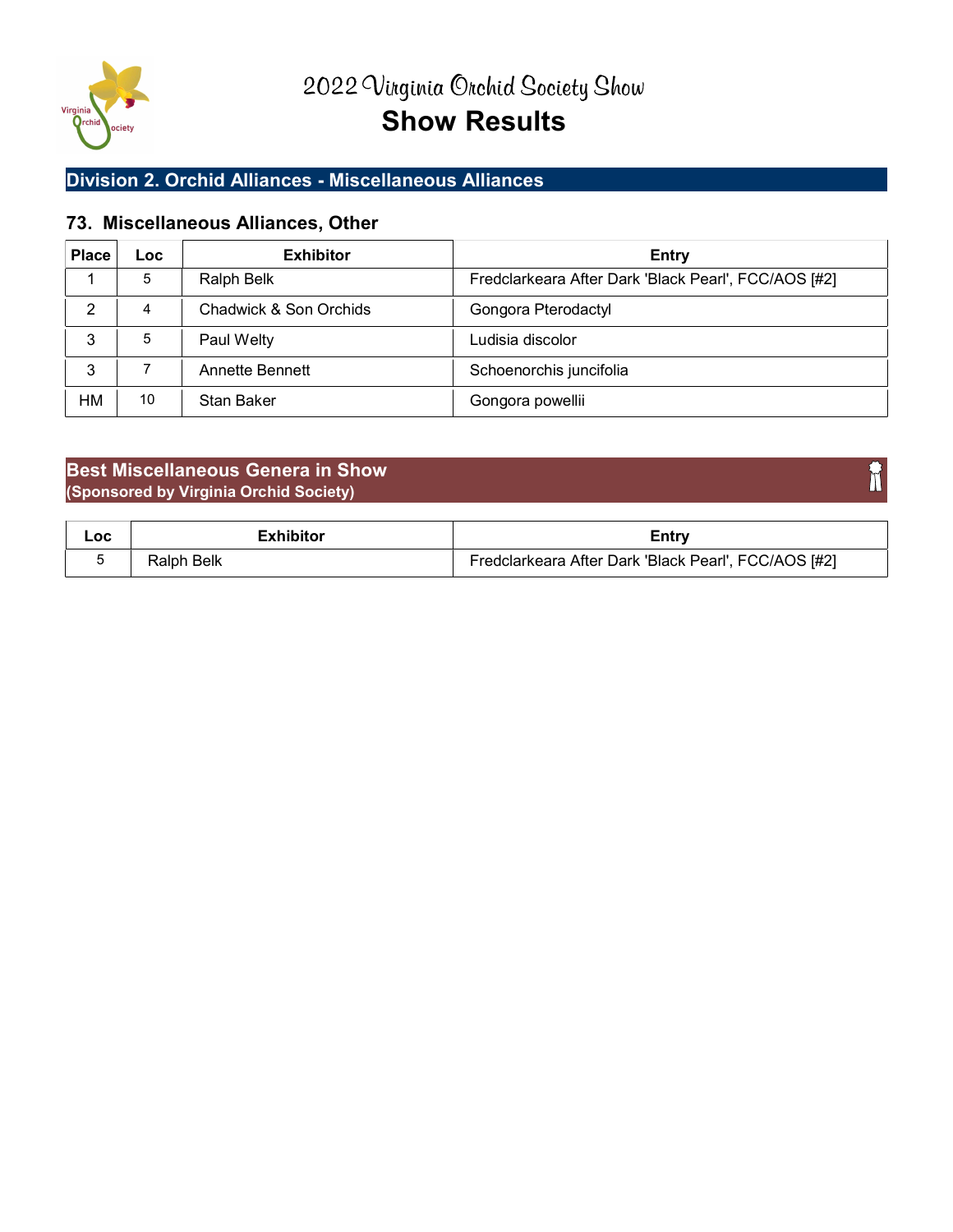

## Best Weird and Wonderful (Sponsored by Allen Black)

| Loc | hibito                       | Entry                                                    |
|-----|------------------------------|----------------------------------------------------------|
|     | Chadwick &<br>Orchids<br>Son | AM/AOS<br>I lobbii 'Kathy's Gold'<br>ulbophvilum<br>DUID |

## Best Species in Show (Sponsored by Stan Baker)

| Loc | Exhibito       | ™ntm.<br>≞uu ∶                        |
|-----|----------------|---------------------------------------|
| 1 V | Michael Gelber | Rhynchostylis<br>≒gigantea<br>'spots' |

## Best Specimen Plant in Show (Sponsored by Robin Maiorana)

| $\overline{\mathsf{C}}$ | Exhibitor  | ∠ntrv                                                |
|-------------------------|------------|------------------------------------------------------|
|                         | Ralph Belk | Fredclarkeara After Dark 'Black Pearl', FCC/AOS [#2] |

f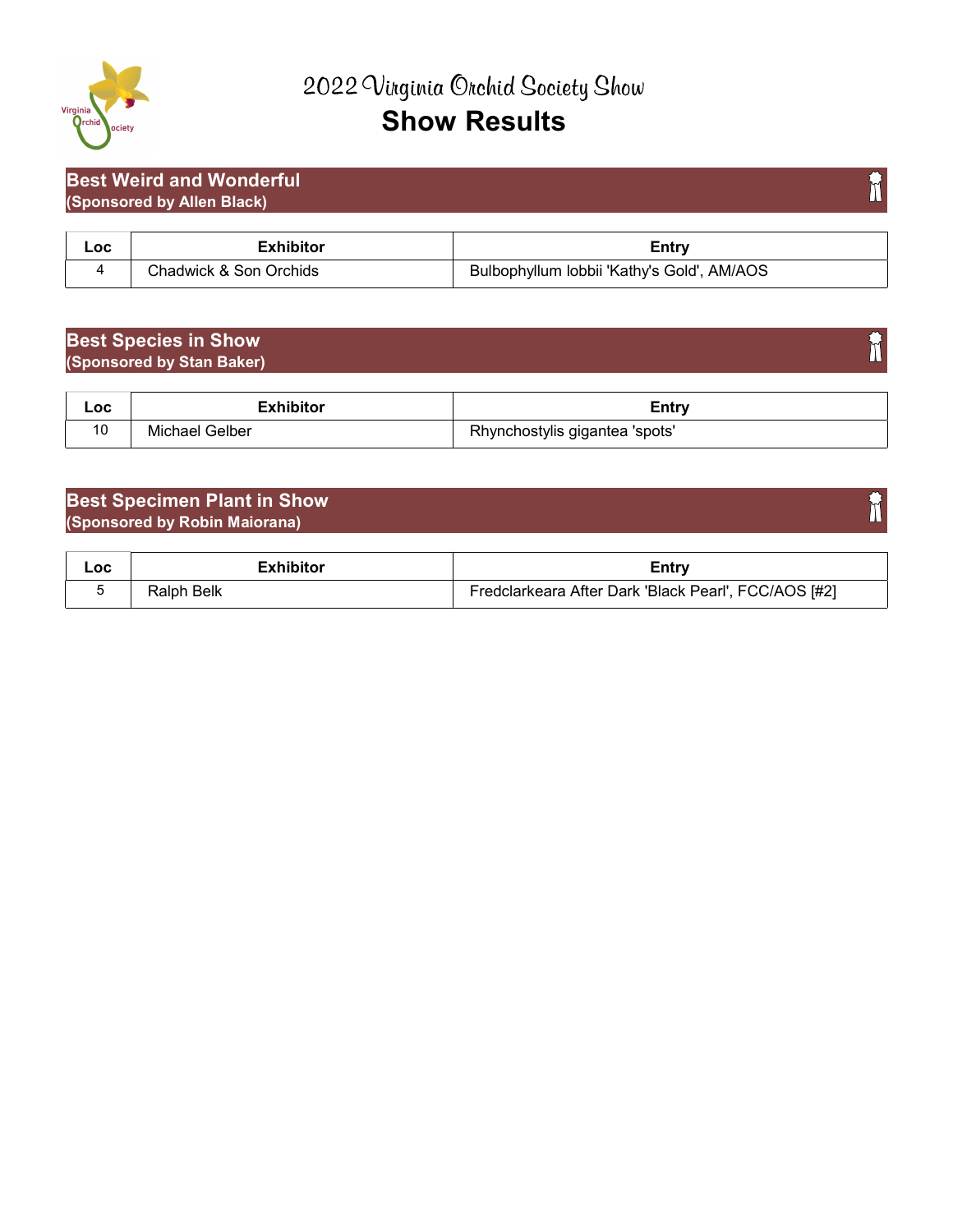

# Division 3. Special Classes - Foliage

## 74. Foliage

| <b>Place</b> | <b>Loc</b> | <b>Exhibitor</b>      | Entry                    |
|--------------|------------|-----------------------|--------------------------|
|              |            | Cyndy Unwin           | Stenorrhynchos speciosum |
|              | 10         | Joanne Brothers       | Ludisia discolor [#1]    |
|              | 10         | <b>Michael Gelber</b> | Ludisia Discolor [#2]    |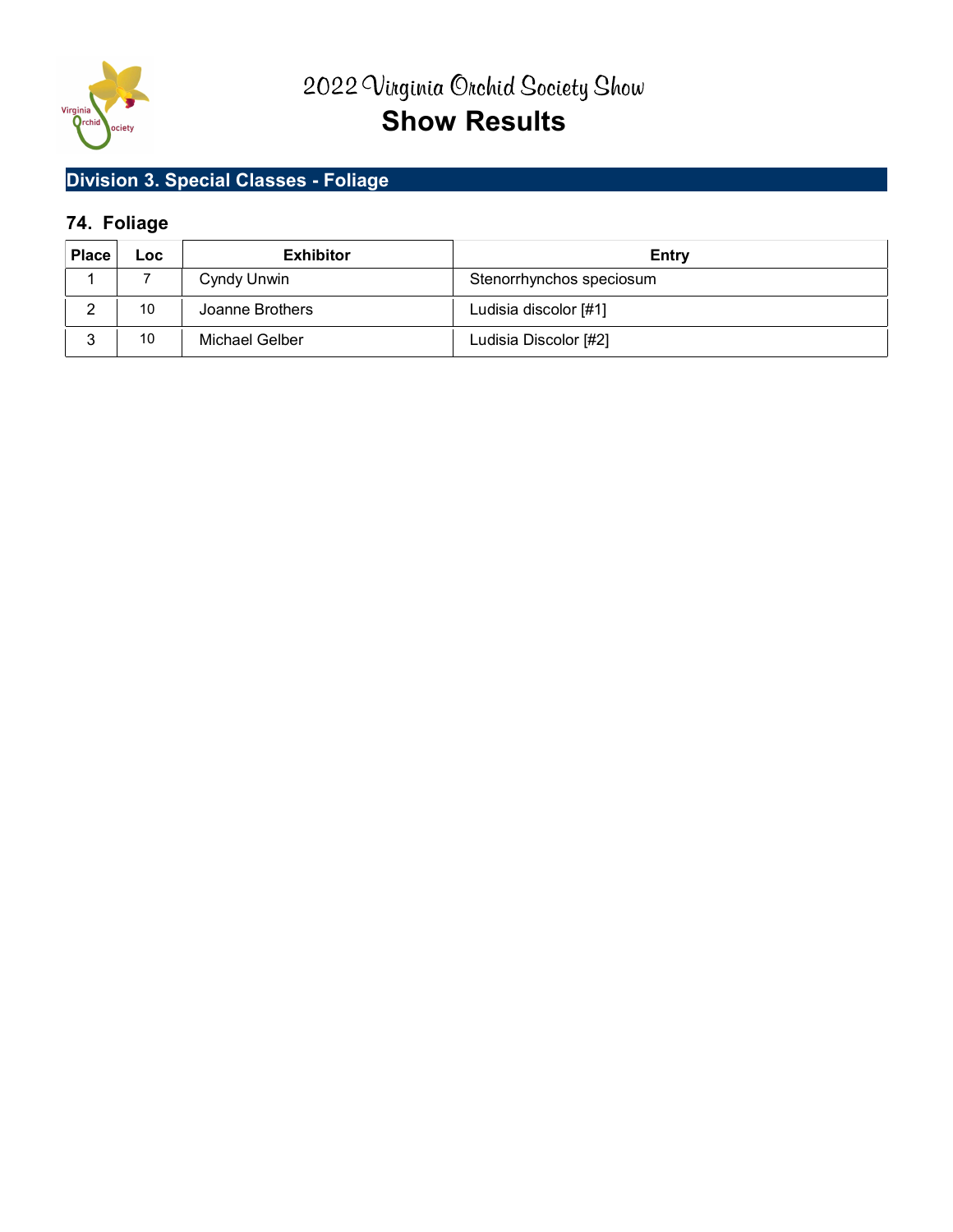

## Division 3. Special Classes - Miniatures

## 75. Miniature

| <b>Place</b> | ∟oc | <b>Exhibitor</b>         | Entry                            |
|--------------|-----|--------------------------|----------------------------------|
|              |     | Cyndy Unwin              | Lepanthopsis astrophora 'Stalky' |
|              | 10  | Robin Maiorana           | Dendrobium aggregatum            |
|              | 8   | <b>Orchid Enterprise</b> | Masdevallia pinnocchio           |